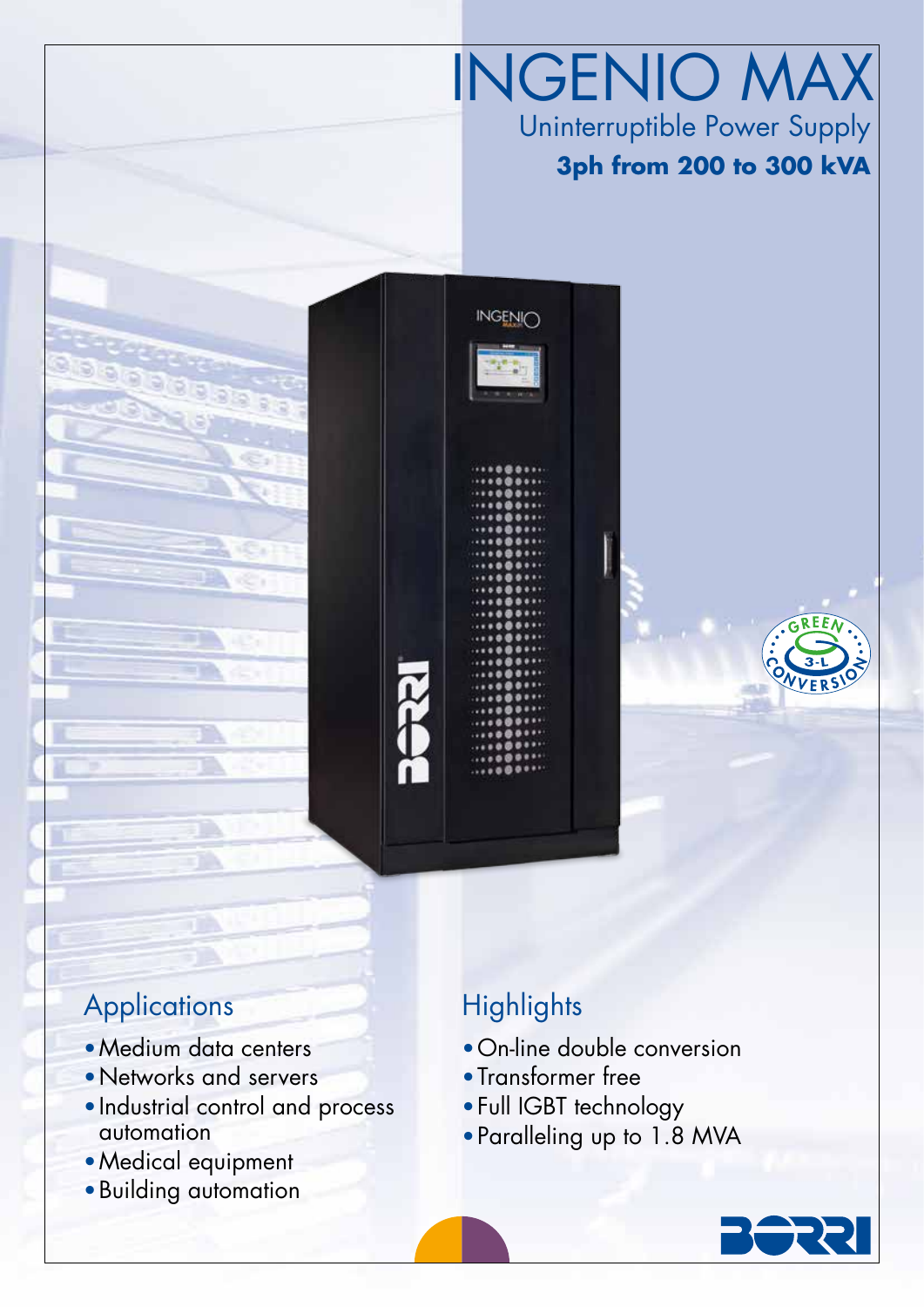# INGENIO MAX



#### Uninterruptible Power Supply **3ph from 200 to 300 kVA**





#### Features and benefits

- Three level Green Conversion, up to 97% system efficiency, very low noise and the lowest TCO in its category.
- Full rated output power, ensuring optimal UPS sizing and utilization.
- Transformer free design for compact, light and sustainable systems.
- Full IGBT technology and electronic PFC, ensuring 0.99 input PF and THDi<3% for maximum upstream sources compatibility.
- Dynamic Charging Mode (DCM) for maximum versatility in long autonomy and low charging time applications.
- Green Conversion Battery Care (GCBC), for extended battery service life.
- Comprehensive set of communication options for total remote monitoring of equipment operation.
- Fully compliant with international product standards for maximum quality guarantee.

#### Main options

- Transformers/autotransformers for isolation or voltage adjustment.
- Battery voltage temperature compensation.
- External maintenance bypass wall-mounted box.
- Battery fuse switch wall-mounted box.
- Battery cabinets for long autonomy times.
- Parallel kit for load sharing.
- Load-sync for single UPS units, load-sync box for two sets of paralleled UPS.
- Load Based Shutdown (LBS) for parallel units.
- Common battery.
- Tripping coil for bypass disconnector.
- Ultra High Efficiency Mode (UHE).
- Other options on request.



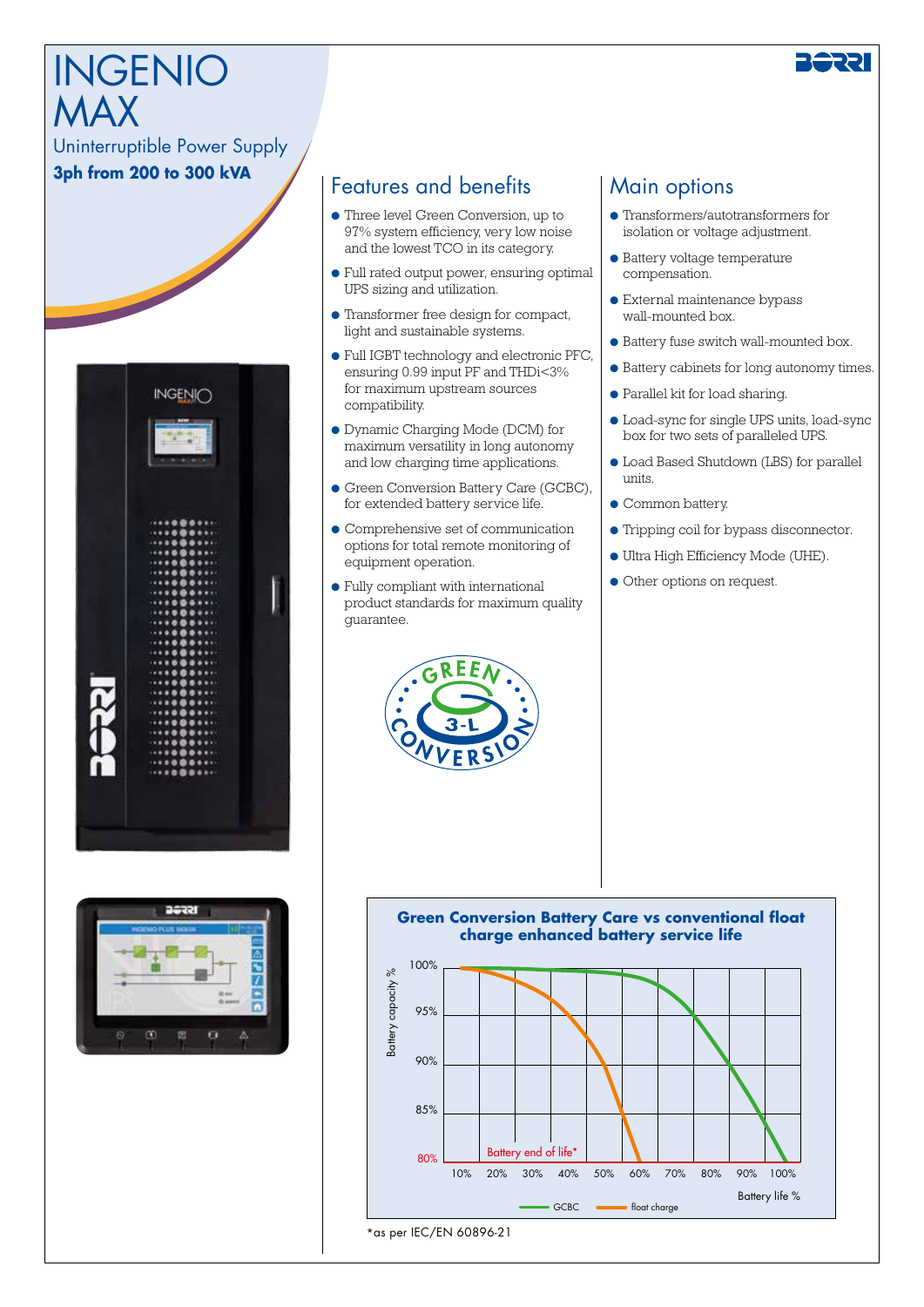| <b>Rating (kVA)</b>                         | 200                                                                                                                                                                                                                                                                                                                                                                                                                                                                                                                                                                                                 | 250                              | 300 |
|---------------------------------------------|-----------------------------------------------------------------------------------------------------------------------------------------------------------------------------------------------------------------------------------------------------------------------------------------------------------------------------------------------------------------------------------------------------------------------------------------------------------------------------------------------------------------------------------------------------------------------------------------------------|----------------------------------|-----|
| Nominal power (kW)                          | 200                                                                                                                                                                                                                                                                                                                                                                                                                                                                                                                                                                                                 | 250                              | 300 |
| UPS dimensions WxDxH (mm)                   | 850x950x1975                                                                                                                                                                                                                                                                                                                                                                                                                                                                                                                                                                                        |                                  |     |
| UPS weight (kg)                             | 720                                                                                                                                                                                                                                                                                                                                                                                                                                                                                                                                                                                                 | 850                              | 930 |
| Battery configuration                       | External 360 to 372 cells, VRLA (other options)                                                                                                                                                                                                                                                                                                                                                                                                                                                                                                                                                     |                                  |     |
| Input                                       |                                                                                                                                                                                                                                                                                                                                                                                                                                                                                                                                                                                                     |                                  |     |
| Connection type                             | Hardwired 4w (rectifier), 4w (bypass)                                                                                                                                                                                                                                                                                                                                                                                                                                                                                                                                                               |                                  |     |
| Nominal voltage                             | 400 Vac 3-phase with neutral (rectifier)<br>380/400/415 Vac 3-phase with neutral (bypass)                                                                                                                                                                                                                                                                                                                                                                                                                                                                                                           |                                  |     |
| Voltage tolerance                           | $-20\%$ , $+15\%$ (rectifier); $\pm 10\%$ (bypass)                                                                                                                                                                                                                                                                                                                                                                                                                                                                                                                                                  |                                  |     |
| Frequency and range                         | 50/60 Hz, 45 to 65 Hz                                                                                                                                                                                                                                                                                                                                                                                                                                                                                                                                                                               |                                  |     |
| Power factor                                | >0.99                                                                                                                                                                                                                                                                                                                                                                                                                                                                                                                                                                                               |                                  |     |
| Current distortion (THDi)                   | $~1.3\%$                                                                                                                                                                                                                                                                                                                                                                                                                                                                                                                                                                                            |                                  |     |
| Output                                      |                                                                                                                                                                                                                                                                                                                                                                                                                                                                                                                                                                                                     |                                  |     |
| Connection type                             | Hardwired 4w                                                                                                                                                                                                                                                                                                                                                                                                                                                                                                                                                                                        |                                  |     |
| Nominal voltage                             | 380/400/415 Vac 3-phase with neutral                                                                                                                                                                                                                                                                                                                                                                                                                                                                                                                                                                |                                  |     |
| Frequency                                   | 50/60 Hz                                                                                                                                                                                                                                                                                                                                                                                                                                                                                                                                                                                            |                                  |     |
| Voltage regulation                          | Static: $\pm 1\%$ ;                                                                                                                                                                                                                                                                                                                                                                                                                                                                                                                                                                                 |                                  |     |
|                                             | dynamic: IEC/EN 62040-3 Class 1                                                                                                                                                                                                                                                                                                                                                                                                                                                                                                                                                                     |                                  |     |
| Power factor                                | Up to 1, without power derating                                                                                                                                                                                                                                                                                                                                                                                                                                                                                                                                                                     |                                  |     |
| Overload capacity                           | Inverter: 125% for 10 min, 150% for 30 s, >150% for 0.1 s;<br>bypass: 150% continuous, 1000% for 1 cycle                                                                                                                                                                                                                                                                                                                                                                                                                                                                                            |                                  |     |
| Efficiency (AC/AC)*                         | Up to 99%                                                                                                                                                                                                                                                                                                                                                                                                                                                                                                                                                                                           |                                  |     |
| Classification as per<br>IEC/EN 62040-3     | <b>VFI-SS-111</b>                                                                                                                                                                                                                                                                                                                                                                                                                                                                                                                                                                                   |                                  |     |
| <b>Connectivity and function extensions</b> |                                                                                                                                                                                                                                                                                                                                                                                                                                                                                                                                                                                                     |                                  |     |
| Front panel                                 | 10" colour touch screen display, 1024x600 pixels                                                                                                                                                                                                                                                                                                                                                                                                                                                                                                                                                    |                                  |     |
| Remote communication                        | Included: serial RS232 and USB, backfeed protection monitoring contact,<br>input terminal block (remote emergency power off, battery circuit breaker aux. cont.,<br>external maintenance bypass circuit breaker aux. cont., diesel mode aux. cont.,<br>external output circuit breaker aux. cont., remote transfer to bypass mode).<br>Optional: SNMP adapter (Ethernet), Web interface (Ethernet), ModBus-TCP/IP (Ethernet), ModBus-RTU (RS485),<br>from ModBus-RTU to PROFIBUS DP adapter; SPDT contact relay board;<br>remote system monitoring panel; UPS managing and server shutdown software |                                  |     |
| Optional function extension                 | Isolation transformer; transformers/autotransformers for voltage adjustment;<br>external maintenance bypass; custom battery cabinets; wall-mounted battery fuse switch box;<br>battery thermal probe; parallel kit, load-sync for single UPS and load-sync box (2 UPS systems); top cable entry;<br>tripping coil for bypass disconnector; other options on request                                                                                                                                                                                                                                 |                                  |     |
| System                                      |                                                                                                                                                                                                                                                                                                                                                                                                                                                                                                                                                                                                     |                                  |     |
| Protection degree                           | <b>IP 20</b>                                                                                                                                                                                                                                                                                                                                                                                                                                                                                                                                                                                        |                                  |     |
| Colour                                      | <b>RAL 9005</b>                                                                                                                                                                                                                                                                                                                                                                                                                                                                                                                                                                                     |                                  |     |
| Installation layout                         | Wall, back to back and side by side installation allowed                                                                                                                                                                                                                                                                                                                                                                                                                                                                                                                                            |                                  |     |
| Accessibility                               |                                                                                                                                                                                                                                                                                                                                                                                                                                                                                                                                                                                                     | Front access, bottom cable entry |     |

#### **Other features**

| Environmental                                        |                                                                             |  |
|------------------------------------------------------|-----------------------------------------------------------------------------|--|
| Operating temperature range                          | $0^{\circ}$ C to +40 $^{\circ}$ C                                           |  |
| Storage temperature range                            | -10 $\degree$ C to +70 $\degree$ C                                          |  |
| Altitude (AMSL)                                      | < 1000 m without power reduction, > 1000 m with reduction of 0.5% per 100 m |  |
| Audible noise at 1 m (dBA)                           | <60                                                                         |  |
| Standards and certifications                         |                                                                             |  |
| Quality assurance,<br>environment, health and safety | ISO 9001:2008, ISO 14001:2004, BS OHSAS 18001:2007                          |  |
| Safety                                               | IEC/EN 62040-1                                                              |  |
| <b>EMC</b>                                           | IEC/EN 62040-2                                                              |  |
| Environmental aspects                                | IEC/EN 62040-4                                                              |  |
| Test and performance                                 | IEC/EN 62040-3                                                              |  |
| Protection degree                                    | IEC 60529                                                                   |  |
| Marking                                              | <b>CE</b>                                                                   |  |